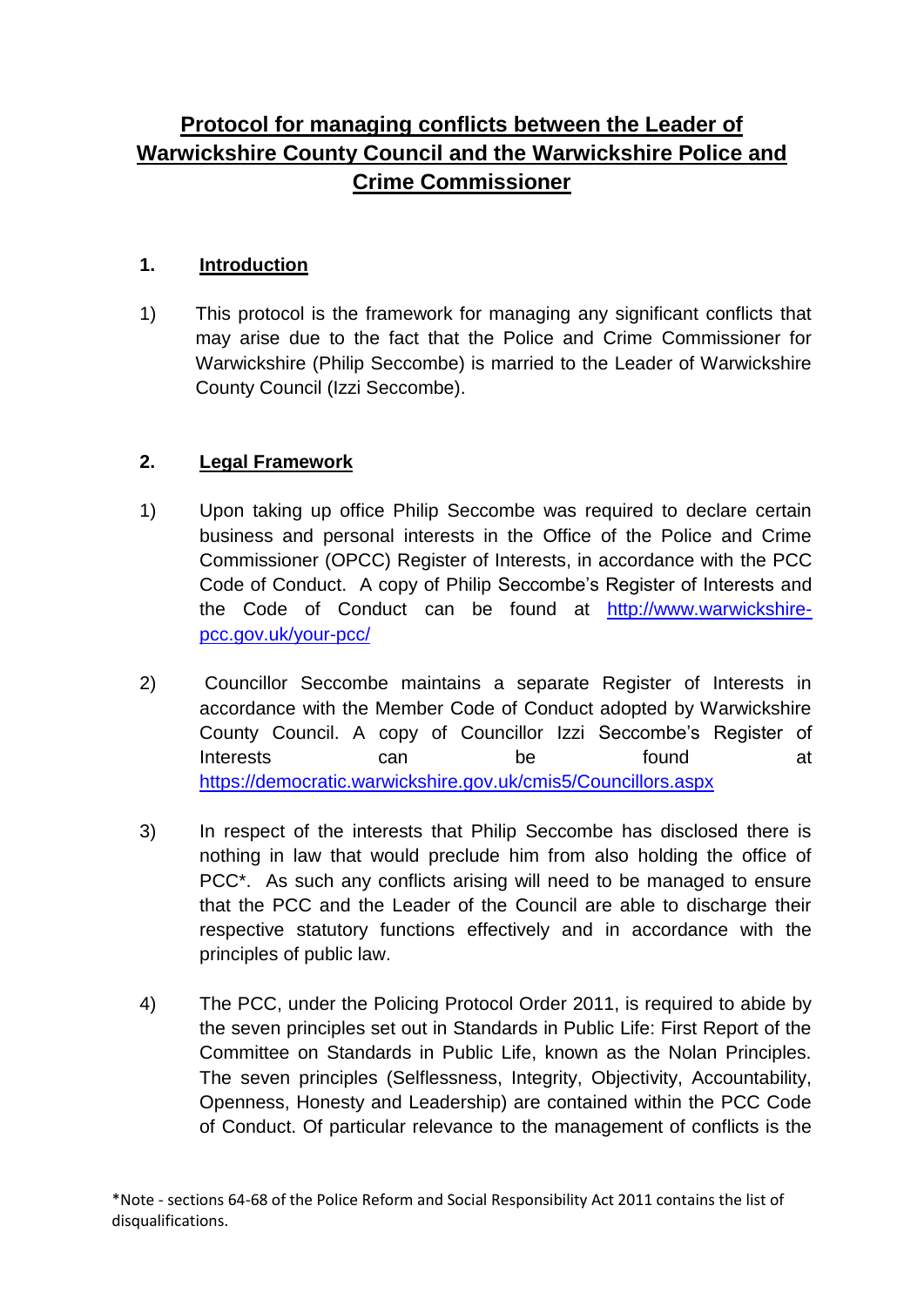principle of Integrity which requires holders of public office not to place themselves under any financial or other obligation to outside individuals or organisations that might seek to influence them in the performance of their official duties.

- 5) Additionally, incorporated into the PCC Code of Conduct, is an Ethical Checklist produced by the Committee on Standards in Public Life to provide further assurance of high standards of conduct and accountability, which the PCC has signed up to.
- 6) The Leader of the Council is required to abide by the Warwickshire County Council Member Code of Conduct adopted by the Council under section 28 Localism Act 2011. This Code incorporates the seven principles of Public Life referred to above. Similarly she is obliged not to place herself under any financial or other obligation to outside individuals or organisations that might seek to influence her in the performance of her official duties. She was also obliged on becoming a Councillor to disclose any pecuniary interests and to maintain a Register of those Interests in accordance with section 29 Localism Act 2011 and Relevant Authorities (Disclosable Pecuniary Interests) Regulations 2012.
- 7) The principles incorporated in both Codes of Conduct apply to all relevant interests not just those dealt with by this protocol.

# **3. Functions of the PCC**

- 1) The Police Reform and Social Responsibility Act 2011 which created elected Police and Crime Commissioners sets out the statutory functions of the PCC. In general terms, the PCC has a duty to hold the Chief Constable to account and to ensure the maintenance of an efficient and effective police force for Warwickshire.
- 2) The PCC may appoint a Deputy Police and Crime Commissioner (DPCC) and, if appointed, arrange for the DPCC to exercise any function of the PCC, subject to certain restrictions.
- 3) The PCC must appoint a Chief Executive (who will be the Monitoring Officer) and a Chief Finance Officer and may appoint other staff as they see fit. Whilst retaining ultimate responsibility for the exercise of statutory functions, the PCC can delegate the exercise of functions to any person, subject to certain restrictions.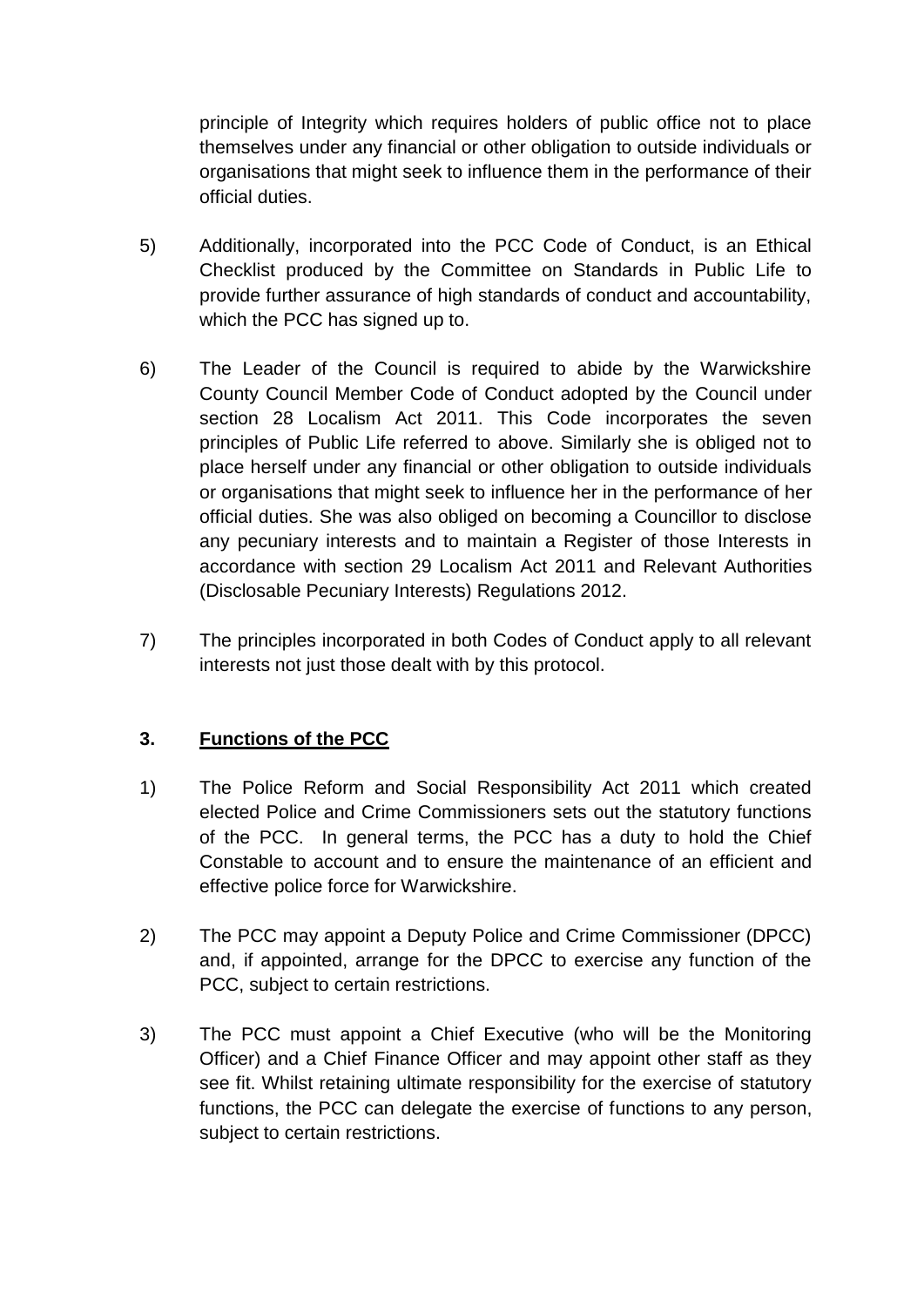- 4) The PCC must personally exercise the following functions:
	- Issuing the Police and Crime Plan
	- Calculating the budget requirement
	- Appointing, suspending and requiring the Chief Constable to resign
- 5) The following functions may only be delegated to a Deputy PCC:
	- Determination of police and crime objectives
	- Attendance at a Police and Crime Panel meeting
	- Preparation of an annual report
- 6) All other PCC functions may be delegated and the OPCC has a Corporate Governance Framework which sets outs how the PCC's functions will be exercised including how decisions will be made and who is authorised under a scheme of delegation to make decisions on behalf of the PCC. The Corporate Governance Framework will be updated in line with this protocol.
- 7) All key PCC decisions are formally recorded and published on the OPCC website.

#### **4. Functions of the Leader of the Council**

- 1) The Leader of the Council is the holder of all the executive powers of the County Council. These powers may be delegated to the Cabinet, individual Portfolio Holders or to officers of the County Council. Part 2 of the County Council's Constitution sets out how these powers have been delegated by the Leader.
- 2) The only matters which the Leader has expressly reserved to herself are
	- Overall responsibility for corporate policies and planning, performance and strategic issues, communications, budget, economic development, skills and external relations, including the Health & Wellbeing Board and Local Enterprise Partnership.
	- Oversight of the overall performance of the portfolio holders and the chief executive.
	- To act as the leader representative of the council on sub-regional partnerships and to make associated commitments on behalf of the council provided those commitments fall within the budget and policy framework of the council.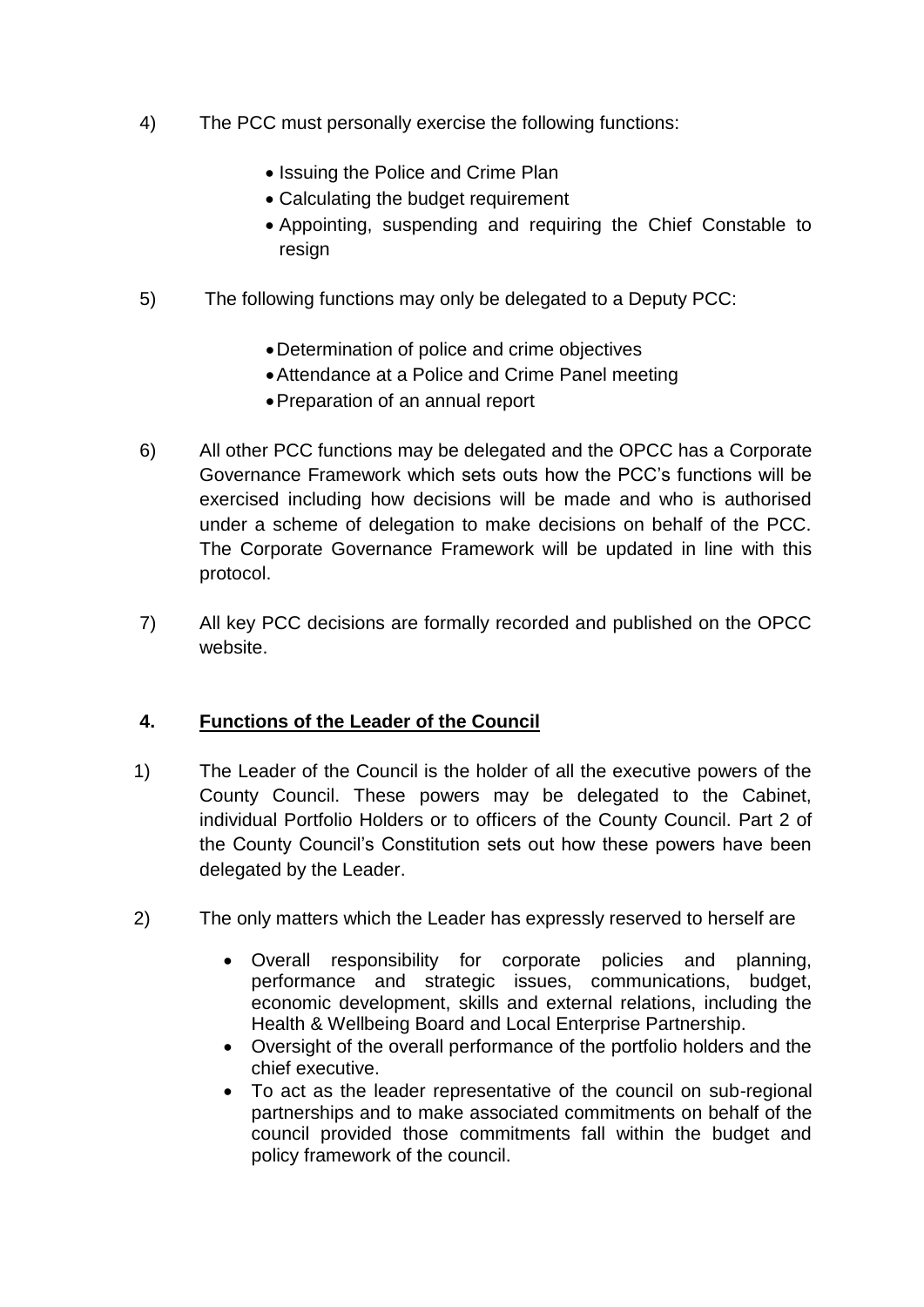- 3) The Council's Constitution is published on its website and sets out the existing delegations to Cabinet, Portfolio Holders and Officers. A copy of the Constitution can be accessed here <http://www.warwickshire.gov.uk/constitution>
- 4) All key decisions of the Council are formally recorded and published on the Council's website. Agendas for Cabinet meetings and their associated reports are normally published 5 working days in advance. Most decisions are made in public session unless the statutory criteria are met for considering a matter in private session.

## **5. Guiding principles**

- 1) To ensure effective decision-making and to safeguard the integrity of the Leader and the PCC it is essential that adequate measures and safeguards are put in place.
- 2) The decision making of the Leader and the PCC is subject to scrutiny by the electorate. In deciding whether there is a significant conflict of interest under the respective Codes of Conduct, regard will need to be given as to whether there is a real danger of bias or the appearance of bias in exercising his/her judgement. He/she must not only avoid actual prejudice or predetermination but also the appearance of such forms of bias. The test to be applied is as follows:
	- o *a member of the public with knowledge of all the relevant facts, would reasonably consider the interest so significant that it would be likely to prejudice my judgement on the decision*
- 3) In the interests of transparency and to maintain public confidence in public bodies this protocol will be published.
- 4) The protocol will be kept under regular review.

#### **6. Areas of Potential Conflict**

1) The PCC and the Council are key agencies in Warwickshire and there are areas where the PCC and County Council collaborate and may collaborate in the future. Some examples of circumstances where it is possible for a significant conflict of interest, or perception of conflict, to arise when making decisions are set out below.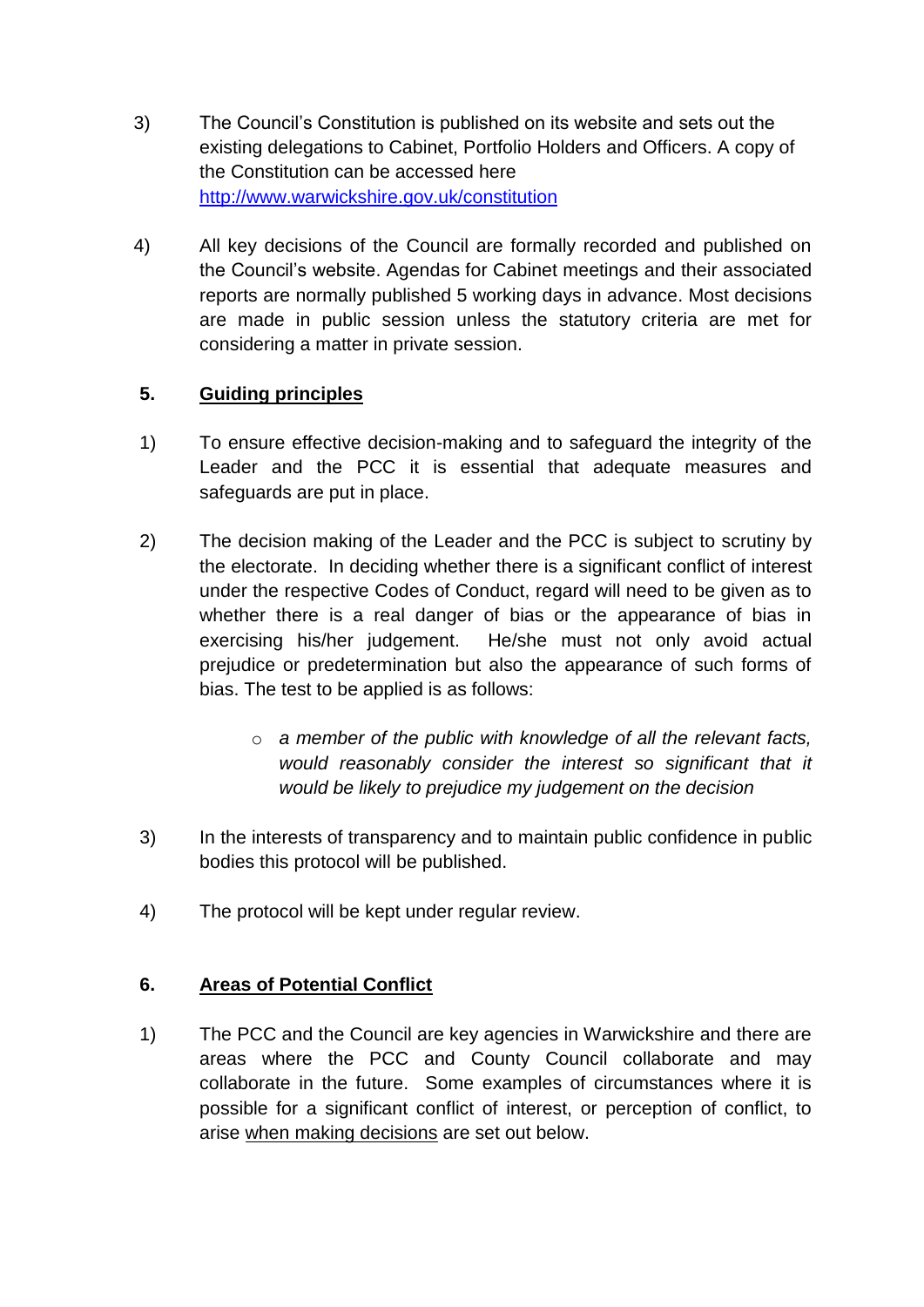- The letting of contracts by the PCC to the County Council and vice versa
- Consideration of legal proceedings in which the Council and the PCC are involved
- The awarding of grants to the County Council by the PCC and vice versa
- Collaborative arrangements between the PCC and the County Council

## **7. Protocol**

- a) The PCC and Leader of the Council both have access to legal advice and should consult with their respective Monitoring Officer if they believe that there is or might be a significant conflict of interest in relation to a particular matter such that s/he should not exercise a function personally. The test to be applied is as follows:
	- o *a member of the public with knowledge of all the relevant facts, would reasonably consider the interest so significant that it would be likely to prejudice my judgement on the decision*
- b) In the event of a significant conflict of interest arising the PCC and/or the Leader will withdraw from any discussion or decision regarding the matter and delegate the matter (if permitted by legislation) to other persons or bodies as appropriate.
- c) If there is a question as to whether the matter may be delegated, the Leader or PCC will seek the advice of their respective Monitoring Officer.
- d) Normally the PCC will delegate the matter to the DPCC (if appointed) or the Chief Executive of the OPCC.
- e) Normally the Leader will delegate the matter to the Cabinet, a Portfolio Holder or an Officer. Under the Council's existing Scheme of delegation the Leader has delegated most executive powers to the Cabinet, the full range of delegations can be found in Part 2 of the Constitution.
- f) The PCC has delegated the decision making in relation to the awarding of contracts, and/or grants to the County Council to the Deputy PCC (if appointed) or the Chief Executive of the OPCC. Meetings on this subject will not be attended by the PCC.